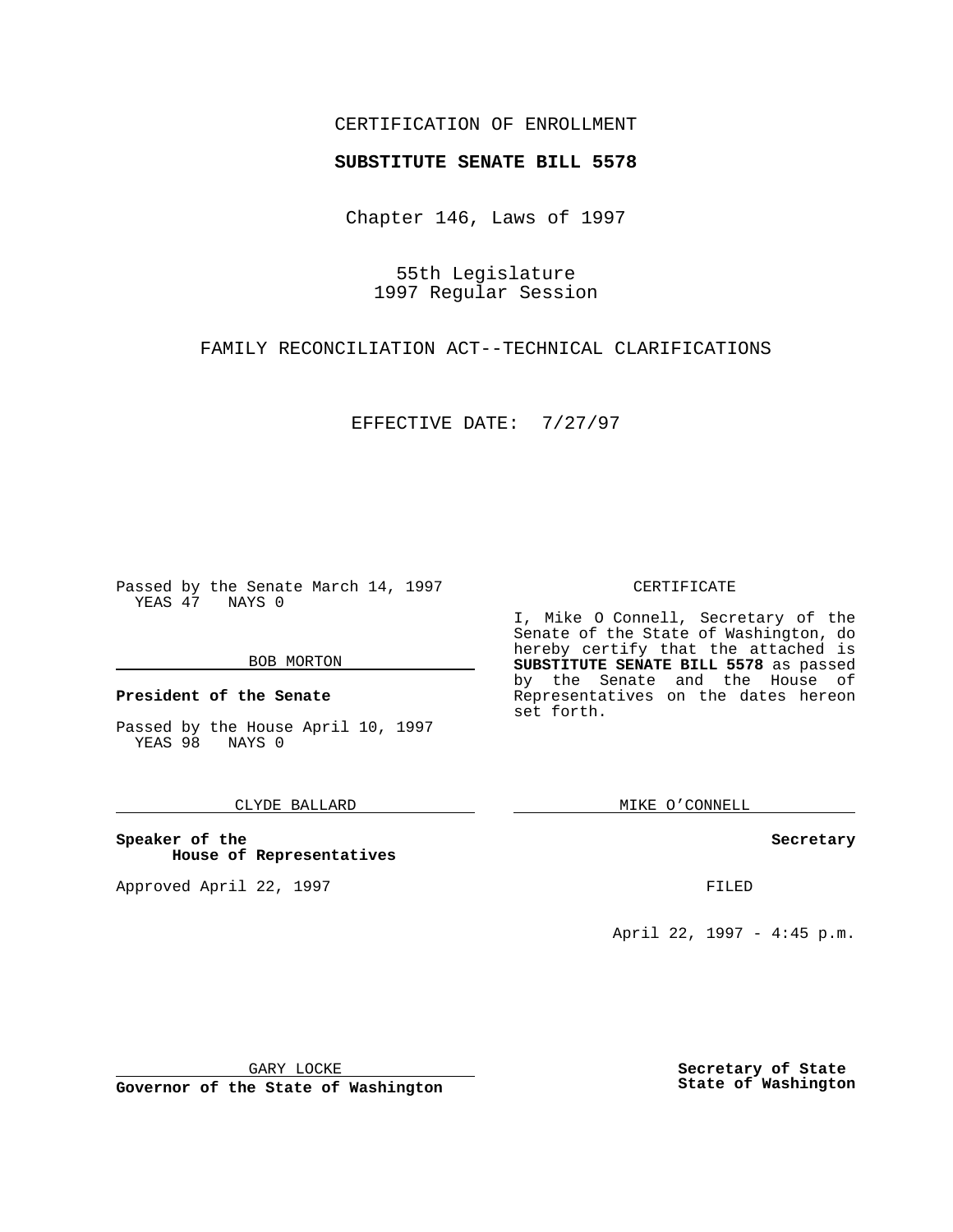## **SUBSTITUTE SENATE BILL 5578** \_\_\_\_\_\_\_\_\_\_\_\_\_\_\_\_\_\_\_\_\_\_\_\_\_\_\_\_\_\_\_\_\_\_\_\_\_\_\_\_\_\_\_\_\_\_\_

\_\_\_\_\_\_\_\_\_\_\_\_\_\_\_\_\_\_\_\_\_\_\_\_\_\_\_\_\_\_\_\_\_\_\_\_\_\_\_\_\_\_\_\_\_\_\_

Passed Legislature - 1997 Regular Session

#### **State of Washington 55th Legislature 1997 Regular Session**

**By** Senate Committee on Human Services & Corrections (originally sponsored by Senators Long, Hargrove and Winsley; by request of Department of Social and Health Services)

Read first time 02/28/97.

 AN ACT Relating to technical clarifying changes to the family reconciliation act; and amending RCW 13.32A.030, 13.32A.050, 13.32A.060, 13.32A.130, 13.32A.140, 13.32A.160, 13.32A.179, 13.32A.192, and 74.13.037.

5 BE IT ENACTED BY THE LEGISLATURE OF THE STATE OF WASHINGTON:

6 **Sec. 1.** RCW 13.32A.030 and 1996 c 133 s 9 are each amended to read 7 as follows:

8 As used in this chapter the following terms have the meanings 9 indicated unless the context clearly requires otherwise:

10 (1) "Administrator" means the individual who has the daily 11 administrative responsibility of a crisis residential center, or his or 12 her designee.

13 (2) "At-risk youth" means a juvenile:

14 (a) Who is absent from home for at least seventy-two consecutive 15 hours without consent of his or her parent;

16 (b) Who is beyond the control of his or her parent such that the 17 child's behavior endangers the health, safety, or welfare of the child 18 or any other person; or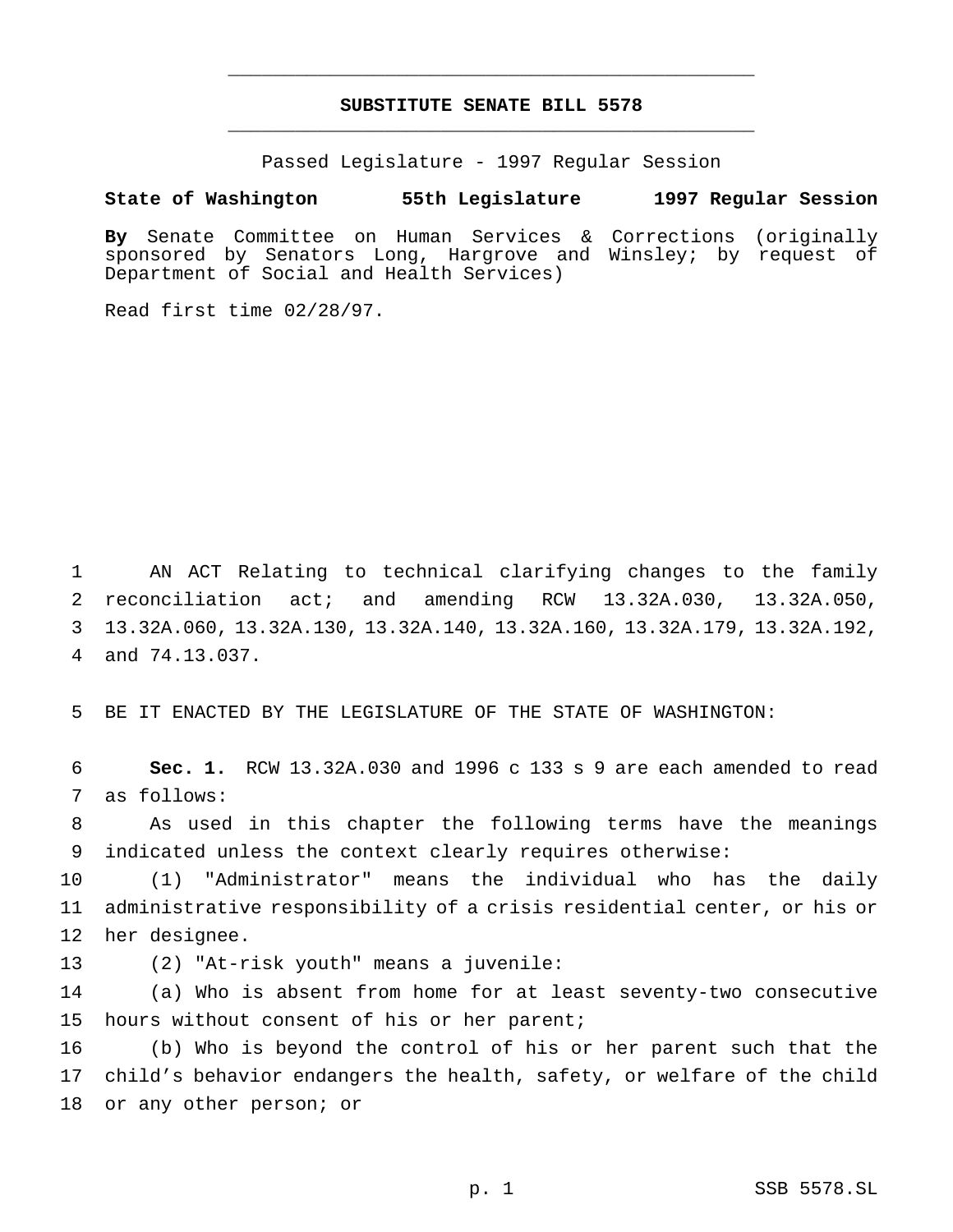(c) Who has a substance abuse problem for which there are no pending criminal charges related to the substance abuse.

 (3) "Child," "juvenile," and "youth" mean any unemancipated individual who is under the chronological age of eighteen years.

(4) "Child in need of services" means a juvenile:

 (a) Who is beyond the control of his or her parent such that the child's behavior endangers the health, safety, or welfare of the child or other person;

 (b) Who has been reported to law enforcement as absent without consent for at least twenty-four consecutive hours from the parent's home, a crisis residential center, an out-of-home placement, or a 12 court-ordered placement on two or more separate occasions; and

(i) Has exhibited a serious substance abuse problem; or

 (ii) Has exhibited behaviors that create a serious risk of harm to the health, safety, or welfare of the child or any other person; or (c)(i) Who is in need of necessary services, including food, shelter, health care, clothing, educational, or services designed to maintain or reunite the family;

 (ii) Who lacks access, or has declined, to utilize these services; and

 (iii) Whose parents have evidenced continuing but unsuccessful efforts to maintain the family structure or are unable or unwilling to continue efforts to maintain the family structure.

 (5) "Child in need of services petition" means a petition filed in juvenile court by a parent, child, or the department seeking adjudication of placement of the child.

 (6) "Crisis residential center" means a secure or semi-secure facility established pursuant to chapter 74.13 RCW.

 (7) "Custodian" means the person or entity who has the legal right to the custody of the child.

 (8) "Department" means the department of social and health services.

 (9) "Extended family member" means an adult who is a grandparent, brother, sister, stepbrother, stepsister, uncle, aunt, or first cousin with whom the child has a relationship and is comfortable, and who is willing and available to care for the child.

 (10) "Guardian" means that person or agency that (a) has been appointed as the guardian of a child in a legal proceeding other than a proceeding under chapter 13.34 RCW, and (b) has the right to legal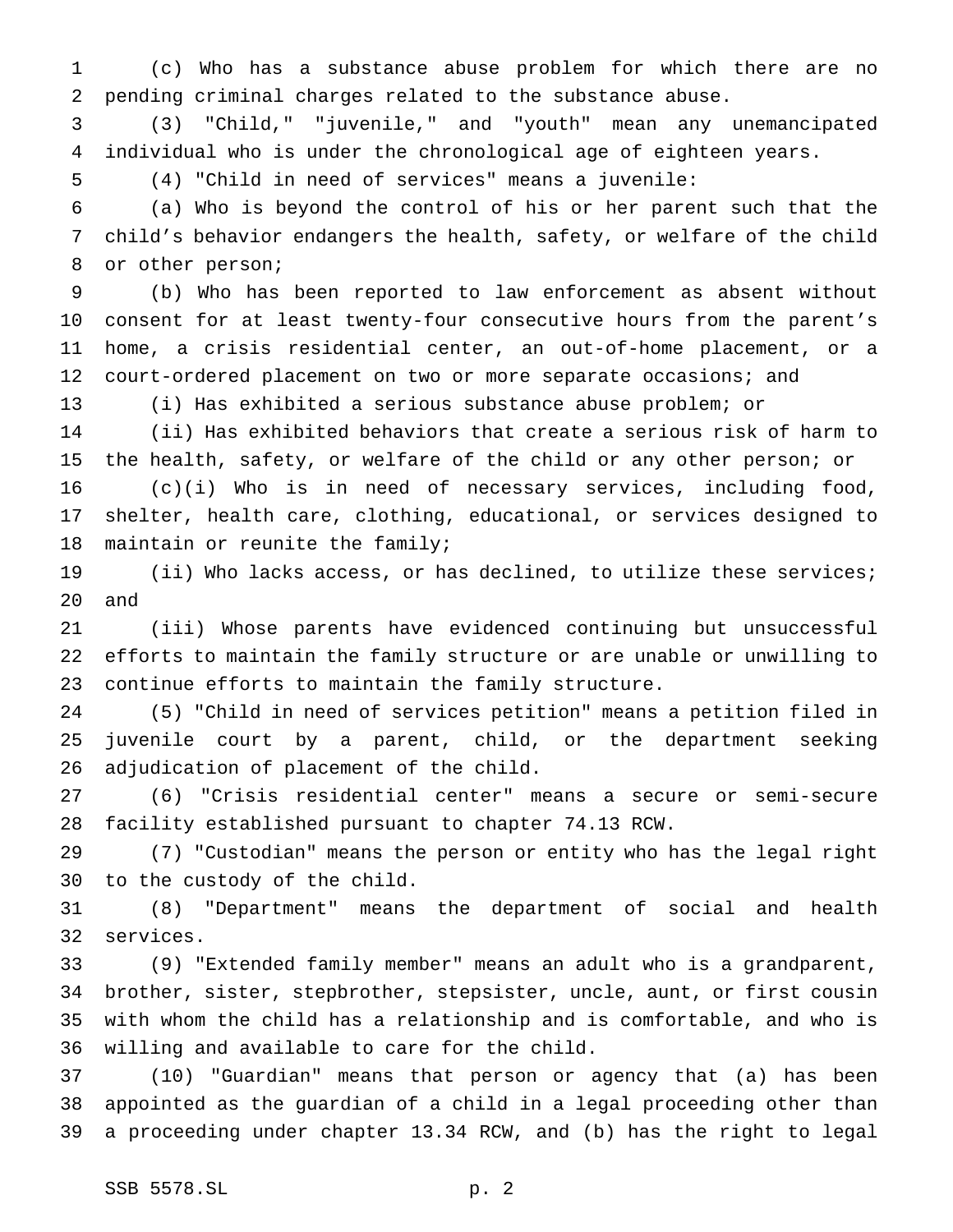custody of the child pursuant to such appointment. The term "guardian" does not include a "dependency guardian" appointed pursuant to a proceeding under chapter 13.34 RCW.

 (11) "Multidisciplinary team" means a group formed to provide assistance and support to a child who is an at-risk youth or a child in need of services and his or her parent. The team shall include the parent, a department case worker, a local government representative when authorized by the local government, and when appropriate, members from the mental health and substance abuse disciplines. The team may also include, but is not limited to, the following persons: Educators, law enforcement personnel, probation officers, employers, church persons, tribal members, therapists, medical personnel, social service providers, placement providers, and extended family members. The team members shall be volunteers who do not receive compensation while acting in a capacity as a team member, unless the member's employer chooses to provide compensation or the member is a state employee.

 (12) "Out-of-home placement" means a placement in a foster family home or group care facility licensed pursuant to chapter 74.15 RCW or placement in a home, other than that of the child's parent, guardian, or legal custodian, not required to be licensed pursuant to chapter 74.15 RCW.

 (13) "Parent" means the parent or parents who have the legal right to custody of the child. "Parent" includes custodian or guardian.

 (14) "Secure facility" means a crisis residential center, or portion thereof, that has locking doors, locking windows, or a secured perimeter, designed and operated to prevent a child from leaving without permission of the facility staff.

 (15) "Semi-secure facility" means any facility, including but not limited to crisis residential centers or specialized foster family homes, operated in a manner to reasonably assure that youth placed there will not run away. Pursuant to rules established by the department, the facility administrator shall establish reasonable hours for residents to come and go from the facility such that no residents are free to come and go at all hours of the day and night. To prevent residents from taking unreasonable actions, the facility administrator, where appropriate, may condition a resident's leaving the facility upon the resident being accompanied by the administrator or the administrator's designee and the resident may be required to notify the administrator or the administrator's designee of any intent to leave,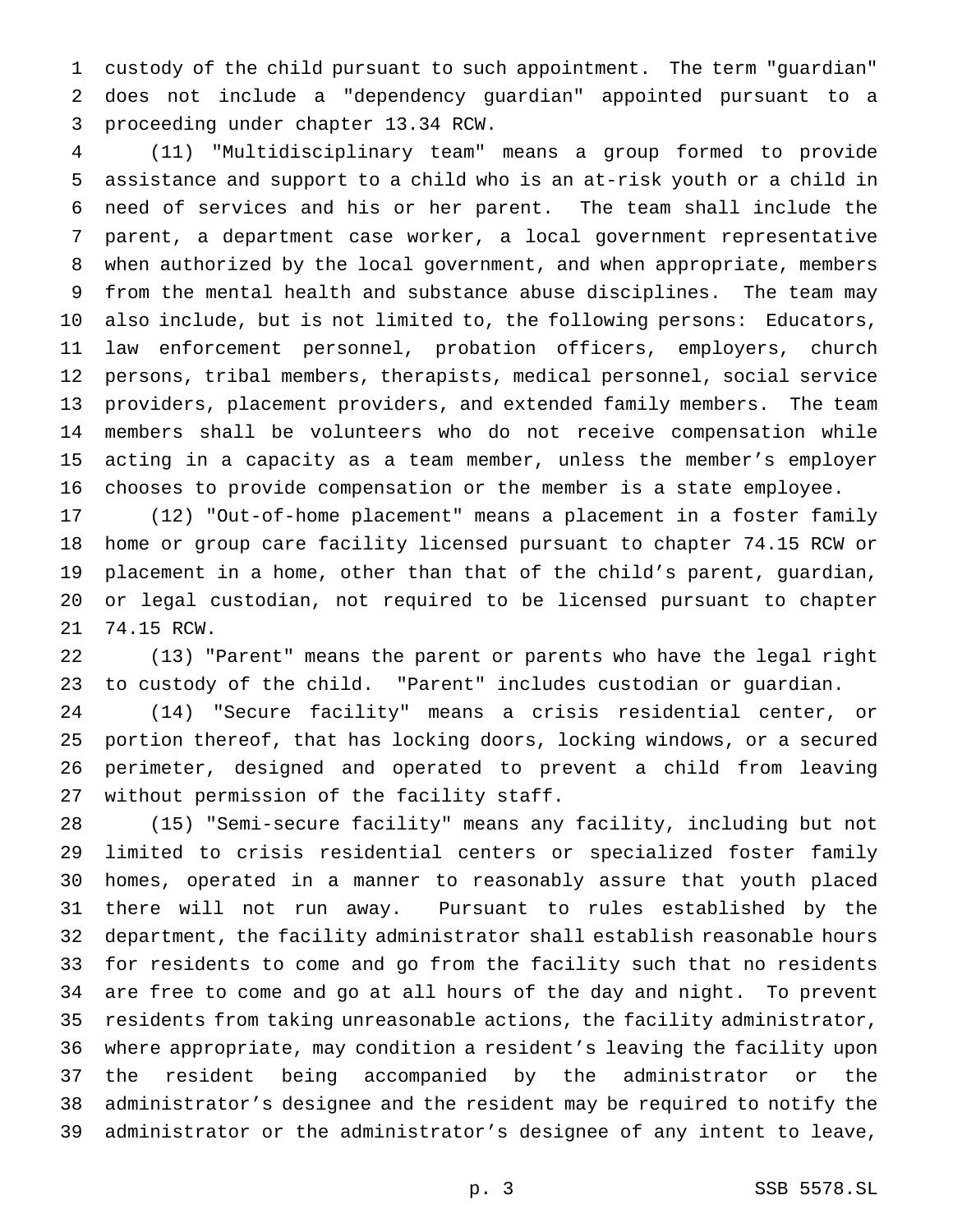his or her intended destination, and the probable time of his or her return to the center.

 (16) "Staff secure facility" means a structured group care facility 4 licensed under rules adopted by the department with a ratio of at least one adult staff member to every two children.

 (17) "Temporary out-of-home placement" means an out-of-home placement of not more than fourteen days ordered by the court at a fact-finding hearing on a child in need of services petition.

 **Sec. 2.** RCW 13.32A.050 and 1996 c 133 s 10 are each amended to read as follows:

(1) A law enforcement officer shall take a child into custody:

 (a) If a law enforcement agency has been contacted by the parent of the child that the child is absent from parental custody without consent; or

 (b) If a law enforcement officer reasonably believes, considering the child's age, the location, and the time of day, that a child is in circumstances which constitute a danger to the child's safety or that a child is violating a local curfew ordinance; or

 (c) If an agency legally charged with the supervision of a child has notified a law enforcement agency that the child has run away from placement; or

 (d) If a law enforcement agency has been notified by the juvenile court that the court finds probable cause exists to believe that the child has violated a court placement order issued pursuant to chapter 13.32A or 13.34 RCW or that the court has issued an order for law enforcement pick-up of the child under this chapter or chapter 13.34 RCW.

 (2) Law enforcement custody shall not extend beyond the amount of time reasonably necessary to transport the child to a destination 30 authorized by law and to place the child at that destination. Law enforcement custody continues until the law enforcement officer 32 transfers custody to a person, agency, or other authorized entity under 33 this chapter, or releases the child because no placement is available. 34 Transfer of custody is not complete unless the person, agency, or 35 entity to whom the child is released agrees to accept custody.

 (3) If a law enforcement officer takes a child into custody pursuant to either subsection (1)(a) or (b) of this section and transports the child to a crisis residential center, the officer shall,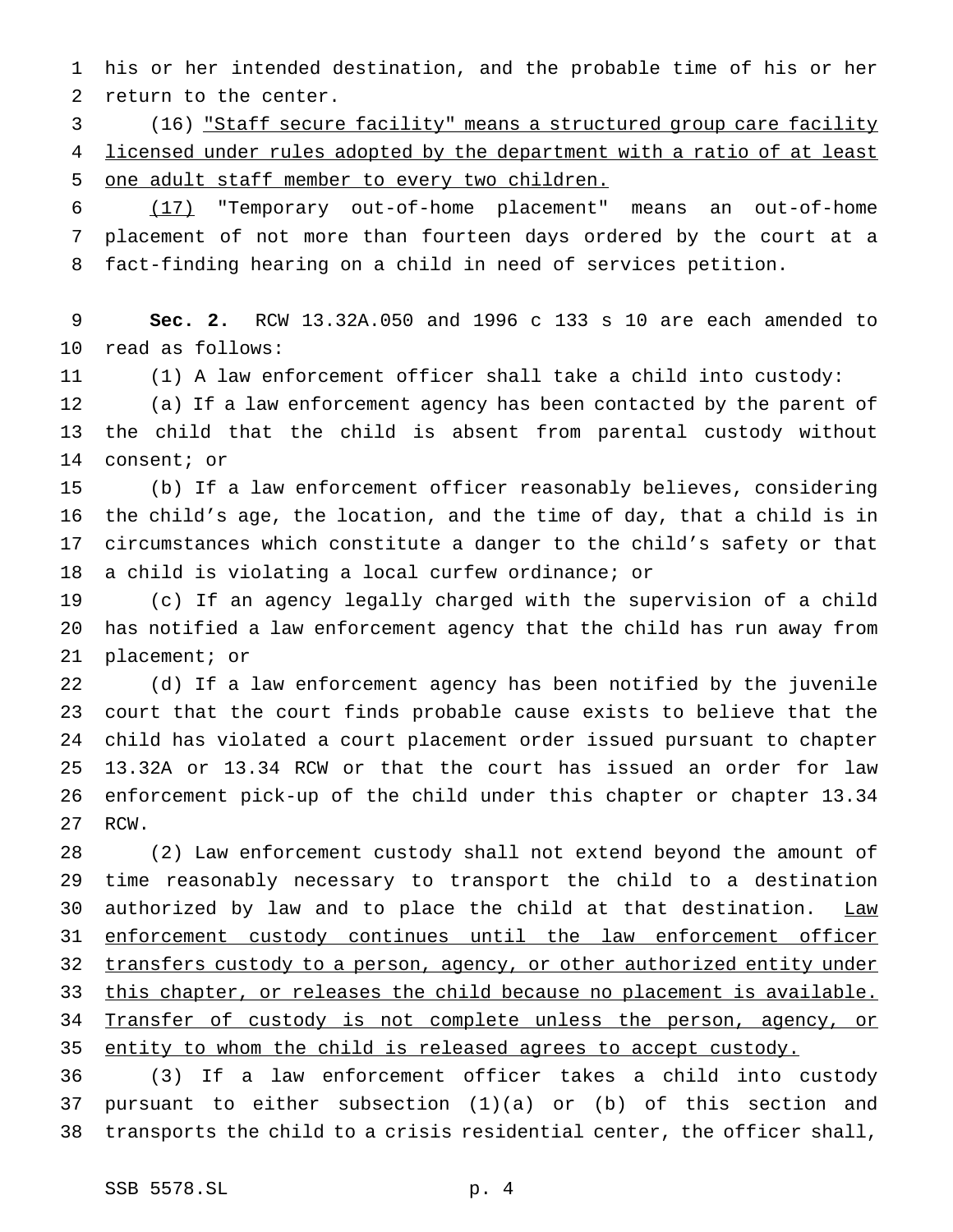within twenty-four hours of delivering the child to the center, provide to the center a written report detailing the reasons the officer took the child into custody. The center shall provide the department with a copy of the officer's report.

 (4) If the law enforcement officer who initially takes the juvenile into custody or the staff of the crisis residential center have reasonable cause to believe that the child is absent from home because he or she is abused or neglected, a report shall be made immediately to the department.

 (5) Nothing in this section affects the authority of any political subdivision to make regulations concerning the conduct of minors in public places by ordinance or other local law.

 (6) If a law enforcement officer receives a report that causes the officer to have reasonable suspicion that a child is being harbored under RCW 13.32A.080 or for other reasons has a reasonable suspicion that a child is being harbored under RCW 13.32A.080, the officer shall remove the child from the custody of the person harboring the child and shall transport the child to one of the locations specified in RCW 13.32A.060.

 (7) No child may be placed in a secure facility except as provided in this chapter.

 **Sec. 3.** RCW 13.32A.060 and 1996 c 133 s 11 are each amended to read as follows:

 (1) An officer taking a child into custody under RCW 13.32A.050(1) (a) or (b) shall inform the child of the reason for such custody and shall:

 (a) Transport the child to his or her home or to a parent at his or her place of employment, if no parent is at home. The parent may request that the officer take the child to the home of an adult extended family member, responsible adult, crisis residential center, the department, or a licensed youth shelter. In responding to the request of the parent, the officer shall take the child to a requested place which, in the officer's belief, is within a reasonable distance of the parent's home. The officer releasing a child into the custody of a parent, an adult extended family member, responsible adult, or a licensed youth shelter shall inform the person receiving the child of the reason for taking the child into custody and inform all parties of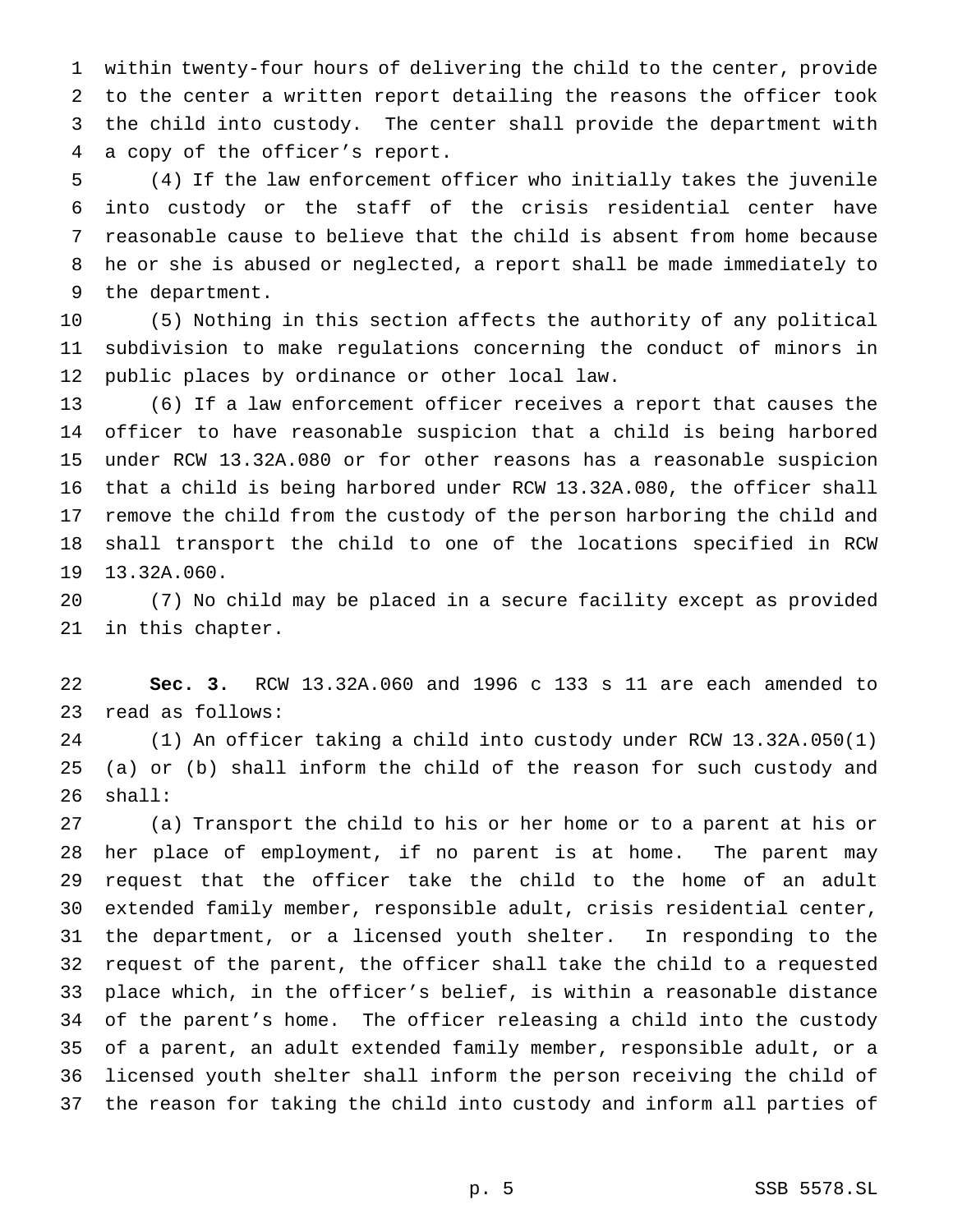the nature and location of appropriate services available in the community; or

 (b) After attempting to notify the parent, take the child to a designated crisis residential center's secure facility or a center's semi-secure facility if a secure facility is full, not available, or not located within a reasonable distance:

 (i) If the child expresses fear or distress at the prospect of being returned to his or her home which leads the officer to believe there is a possibility that the child is experiencing some type of child abuse or neglect, as defined in RCW 26.44.020;

 (ii) If it is not practical to transport the child to his or her home or place of the parent's employment; or

 (iii) If there is no parent available to accept custody of the child; or

 (c) After attempting to notify the parent, if a crisis residential center is full, not available, or not located within a reasonable distance, the officer may request the department to accept custody of the child. If the department determines that an appropriate placement is currently available, the department shall accept custody and place 20 the child in an out-of-home placement. Upon accepting custody of a 21 child from the officer, the department may place the child in an out-22 of-home placement for up to seventy-two hours, excluding Saturdays, 23 Sundays, and holidays, without filing a child in need of services petition under this chapter, obtaining parental consent, or obtaining 25 an order for placement under chapter 13.34 RCW. Upon transferring a 26 child to the department's custody, the officer shall provide written documentation of the reasons and the statutory basis for taking the 28 child into custody. If the department declines to accept custody of the child, the officer may release the child after attempting to take the child to the following, in the order listed: The home of an adult 31 extended family member; a responsible adult; a licensed youth shelter and shall immediately notify the department if no placement option is available and the child is released.

 (2) An officer taking a child into custody under RCW 13.32A.050(1) (c) or (d) shall inform the child of the reason for custody. An officer taking a child into custody under RCW 13.32A.050(1)(c) may release the child to the supervising agency, or shall take the child to a designated crisis residential center's secure facility. If the secure facility is not available, not located within a reasonable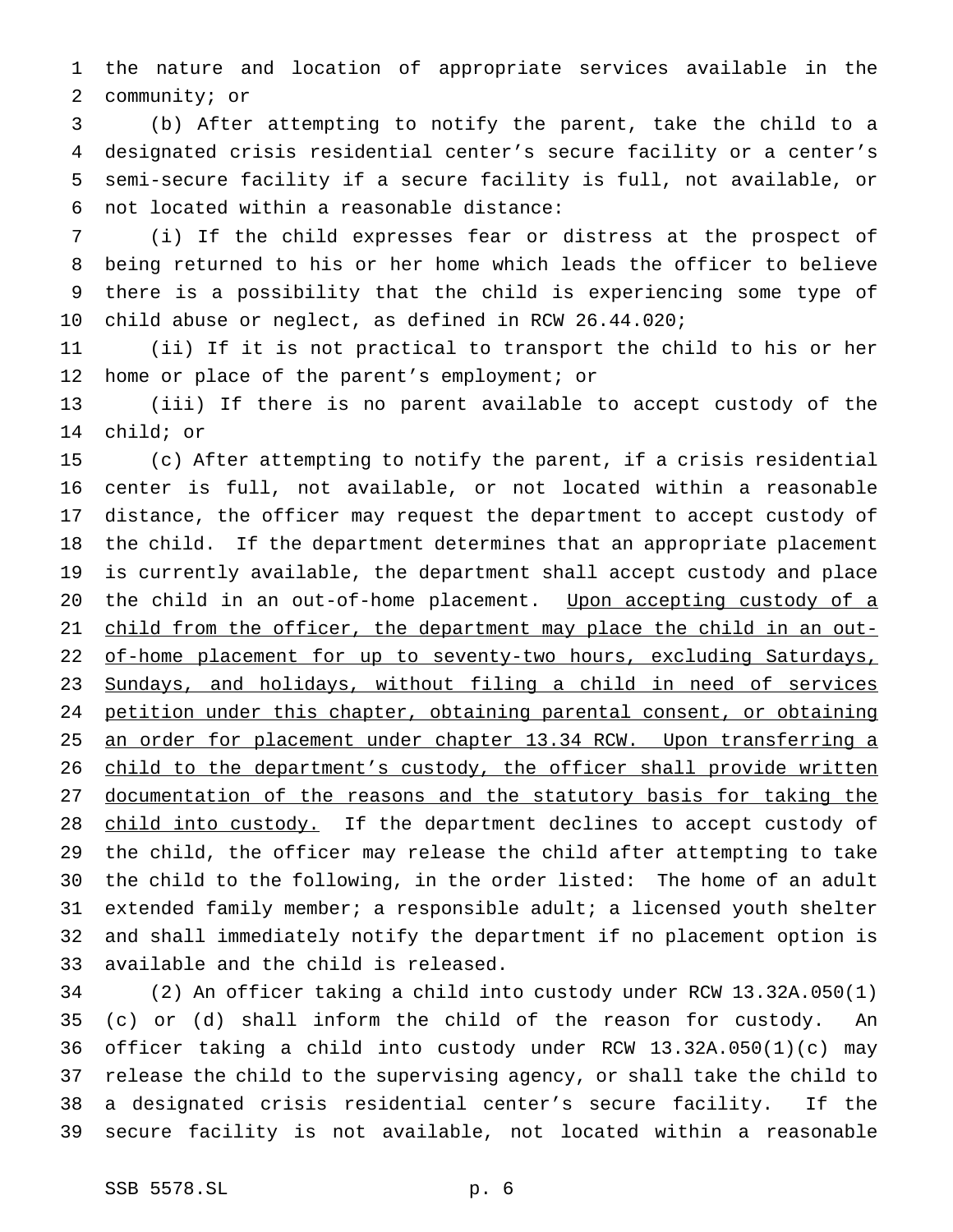distance, or full, the officer shall take the child to a semi-secure crisis residential center. An officer taking a child into custody under RCW 13.32A.050(1)(d) may place the child in a juvenile detention facility as provided in RCW 13.32A.065 or a secure facility, except that the child shall be taken to detention whenever the officer has been notified that a juvenile court has entered a detention order under this chapter or chapter 13.34 RCW.

 (3) Whenever an officer transfers custody of a child to a crisis 9 residential center or the department, the child may reside in the 10 crisis residential center or may be placed by the department in an out-11 of-home placement for an aggregate total period of time not to exceed 12 seventy-two hours excluding Saturdays, Sundays, and holidays. Thereafter, the child may continue in out-of-home placement only if the 14 parents have consented, a child in need of services petition has been 15 filed under this chapter, or an order for placement has been entered under chapter 13.34 RCW.

 (4) The department shall ensure that all law enforcement authorities are informed on a regular basis as to the location of all designated secure and semi-secure facilities within centers in their jurisdiction, where children taken into custody under RCW 13.32A.050 may be taken.

 **Sec. 4.** RCW 13.32A.130 and 1996 c 133 s 8 are each amended to read as follows:

 (1) A child admitted to a secure facility within a crisis residential center shall remain in the facility for not more than five consecutive days, but for at least twenty-four hours after admission. If the child admitted under this section is transferred between centers or between secure and semi-secure facilities, the aggregate length of time spent in all such centers or facilities may not exceed five consecutive days.

 (2)(a)(i) The facility administrator shall determine within twenty- four hours after a child's admission to a secure facility whether the child is likely to remain in a semi-secure facility and may transfer the child to a semi-secure facility or release the child to the department. The determination shall be based on: (A) The need for continued assessment, protection, and treatment of the child in a secure facility; and (B) the likelihood the child would remain at a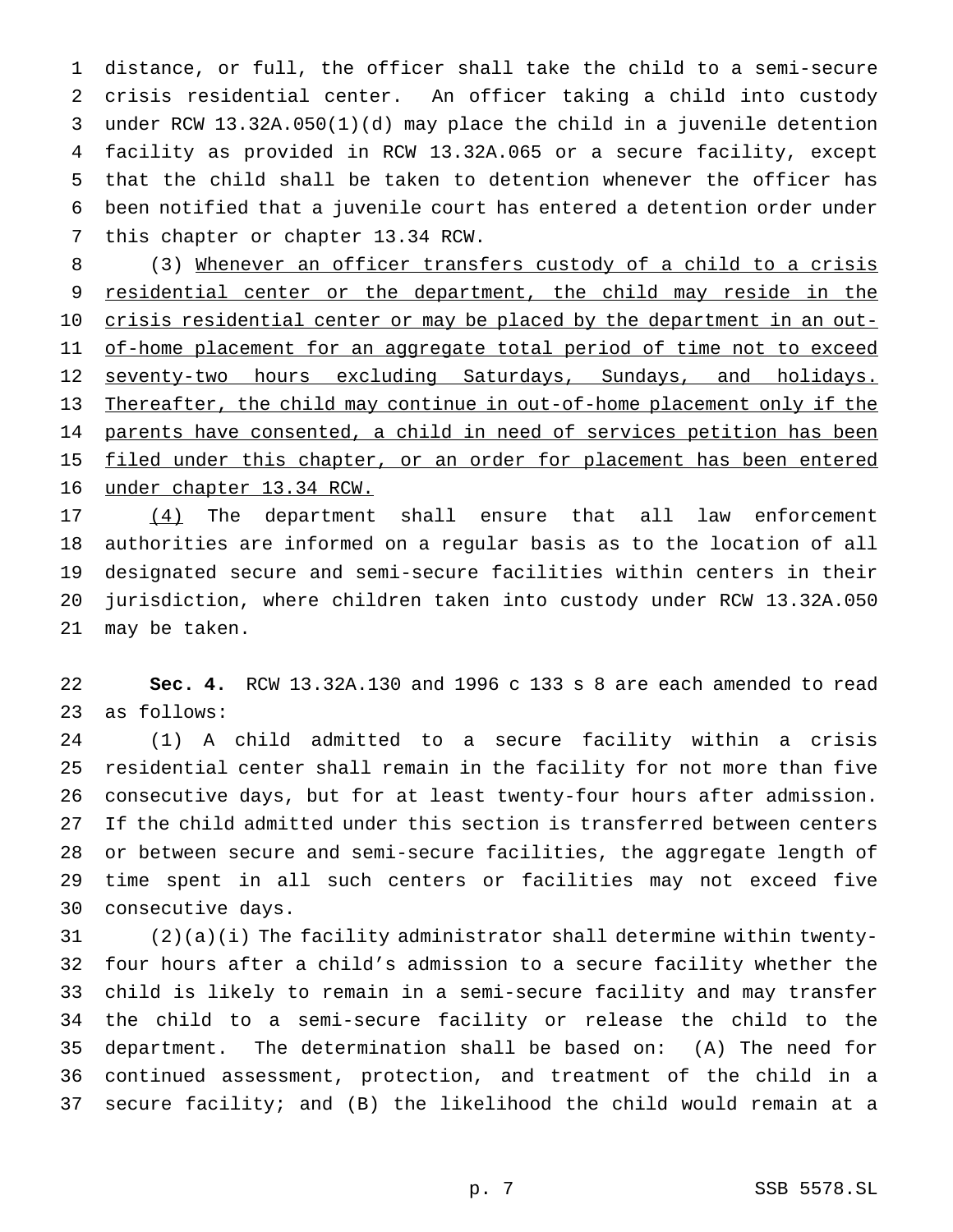semi-secure facility until his or her parents can take the child home or a petition can be filed under this title.

 (ii) In making the determination the administrator shall consider the following information if known: (A) The child's age and maturity; (B) the child's condition upon arrival at the center; (C) the 6 circumstances that led to the child's being taken to the center;  $(D)$  whether the child's behavior endangers the health, safety, or welfare of the child or any other person; (E) the child's history of running 9 away which has endangered the health, safety, and welfare of the child; and (F) the child's willingness to cooperate in the assessment.

 (b) If the administrator of a secure facility determines the child is unlikely to remain in a semi-secure facility, the administrator shall keep the child in the secure facility pursuant to this chapter and in order to provide for space for the child may transfer another child who has been in the facility for at least seventy-two hours to a semi-secure facility. The administrator shall only make a transfer of a child after determining that the child who may be transferred is likely to remain at the semi-secure facility.

 (c) A crisis residential center administrator is authorized to transfer a child to a crisis residential center in the area where the child's parents reside or where the child's lawfully prescribed residence is located.

 (d) An administrator may transfer a child from a semi-secure facility to a secure facility whenever he or she reasonably believes that the child is likely to leave the semi-secure facility and not return and after full consideration of all factors in (a)(i) and (ii) of this subsection.

 (3) If no parent is available or willing to remove the child during 29 the ((five-day period)) first seventy-two hours following admission, the department shall consider the filing of a petition under RCW 13.32A.140.

32 (4) ((The requirements of this section shall not apply to a child 33 who is: (a) Returned to the home of his or her parent; (b) placed in a semi-secure facility within a crisis residential center pursuant to 35 a temporary out-of-home placement order authorized under RCW 36 <del>13.32A.125; (c) placed in an out-of-home placement; or (d) the subject</del> of an at-risk youth petition.

38  $(5)$ )) Notwithstanding the provisions of subsection (1) of this section, the parents may remove the child at any time during the five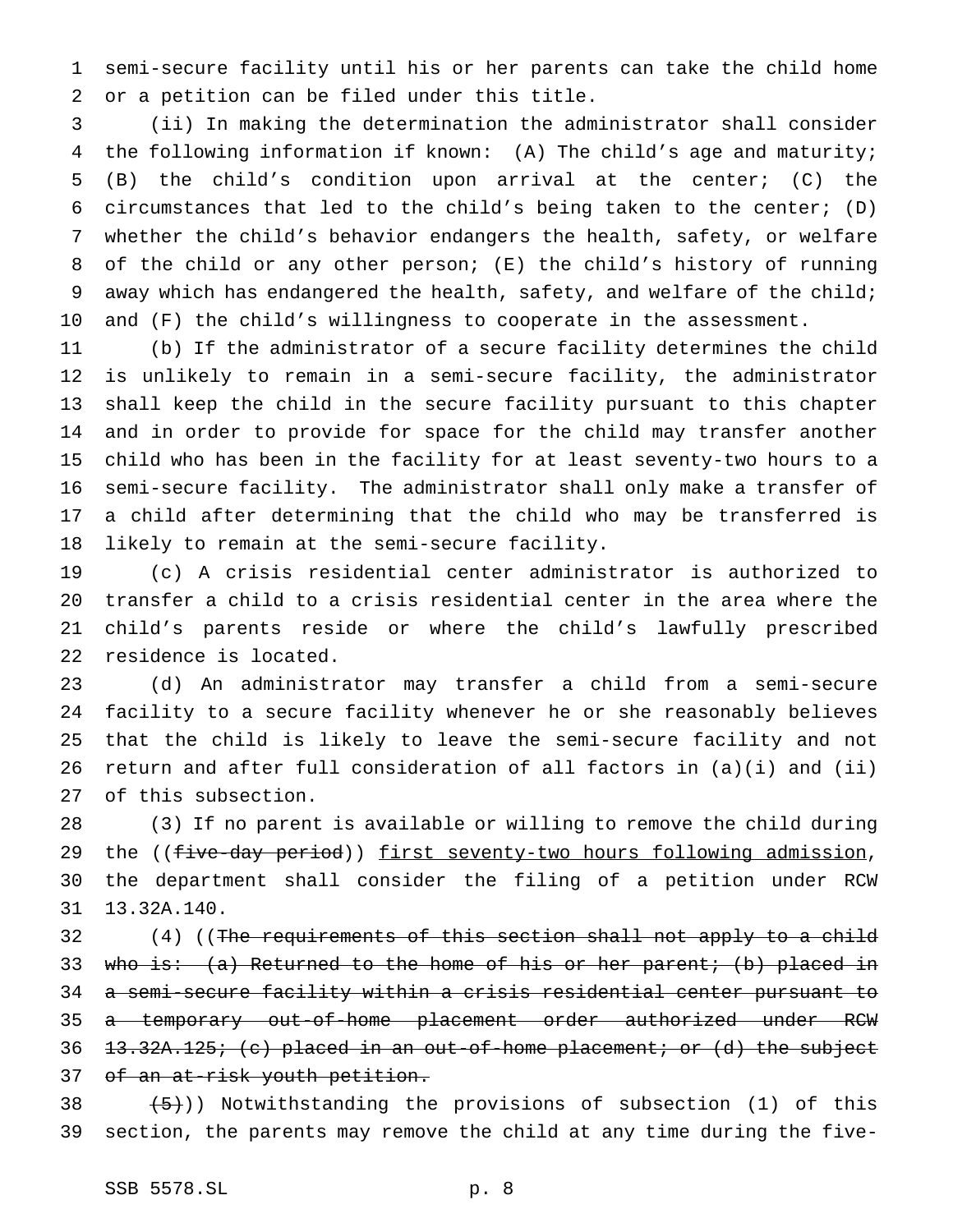day period unless the staff of the crisis residential center has reasonable cause to believe that the child is absent from the home because he or she is abused or neglected or if allegations of abuse or neglect have been made against the parents. The department or any agency legally charged with the supervision of a child may remove a child from a crisis residential center at any time after the first twenty-four-hour period after admission has elapsed and only after full consideration by all parties of the factors in subsection (2)(a) of this section.

 $((6))$   $(5)$  Crisis residential center staff shall make reasonable efforts to protect the child and achieve a reconciliation of the family. If a reconciliation and voluntary return of the child has not been achieved within forty-eight hours from the time of intake, and if the administrator of the center does not consider it likely that reconciliation will be achieved within the five-day period, then the administrator shall inform the parent and child of: (a) The availability of counseling services; (b) the right to file a child in need of services petition for an out-of-home placement, the right of a parent to file an at-risk youth petition, and the right of the parent and child to obtain assistance in filing the petition; (c) the right to request the facility administrator or his or her designee to form a multidisciplinary team; (d) the right to request a review of any out- of-home placement; (e) the right to request a mental health or chemical dependency evaluation by a county-designated professional or a private treatment facility; and (f) the right to request treatment in a program to address the child's at-risk behavior under RCW 13.32A.197.

27 ( $(\overline{(7)})$ ) (6) At no time shall information regarding a parent's or child's rights be withheld. The department shall develop and distribute to all law enforcement agencies and to each crisis residential center administrator a written statement delineating the services and rights. Every officer taking a child into custody shall provide the child and his or her parent(s) or responsible adult with whom the child is placed with a copy of the statement. In addition, the administrator of the facility or his or her designee shall provide every resident and parent with a copy of the statement.

 $((+8))$   $(7)$  A crisis residential center and its administrator or his or her designee acting in good faith in carrying out the provisions of this section are immune from criminal or civil liability for such actions.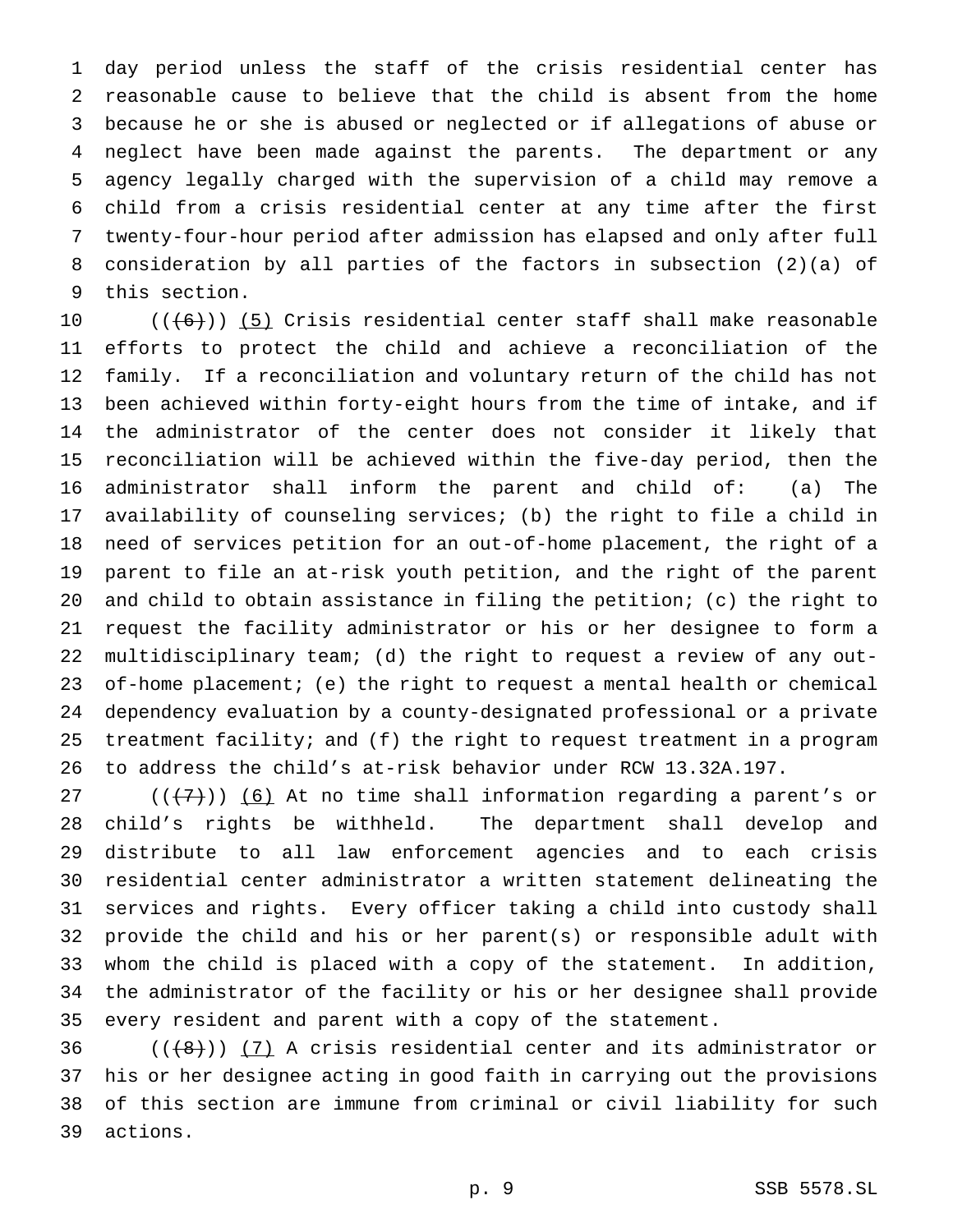**Sec. 5.** RCW 13.32A.140 and 1996 c 133 s 19 are each amended to read as follows:

 Unless the department files a dependency petition, the department shall file a child in need of services petition to approve an out-of- home placement on behalf of a child under any of the following sets of circumstances:

 (1) The child has been admitted to a crisis residential center or has been placed by the department in an out-of-home placement, and:

 (a) The parent has been notified that the child was so admitted or placed;

11 (b) ((Seventy-two hours, including Saturdays, Sundays, and 12 h<del>olidays, have passed since such notification</del>)) The child cannot return 13 home, and legal authorization is needed for out-of-home placement 14 beyond seventy-two hours;

 (c) No agreement between the parent and the child as to where the child shall live has been reached;

 (d) No child in need of services petition has been filed by either the child or parent;

(e) The parent has not filed an at-risk youth petition; and

 (f) The child has no suitable place to live other than the home of his or her parent.

 (2) The child has been admitted to a crisis residential center and: (a) Seventy-two hours, including Saturdays, Sundays, and holidays,

24 have passed since such placement;

 (b) The staff, after searching with due diligence, have been unable 26 to contact the parent of such child; and

 (c) The child has no suitable place to live other than the home of his or her parent.

 (3) An agreement between parent and child made pursuant to RCW 13.32A.090(2)(e) or pursuant to RCW 13.32A.120(1) is no longer acceptable to parent or child, and:

 (a) The party to whom the arrangement is no longer acceptable has so notified the department;

 (b) Seventy-two hours, including Saturdays, Sundays, and holidays, have passed since such notification;

 (c) No new agreement between parent and child as to where the child shall live has been reached;

 (d) No child in need of services petition has been filed by either the child or the parent;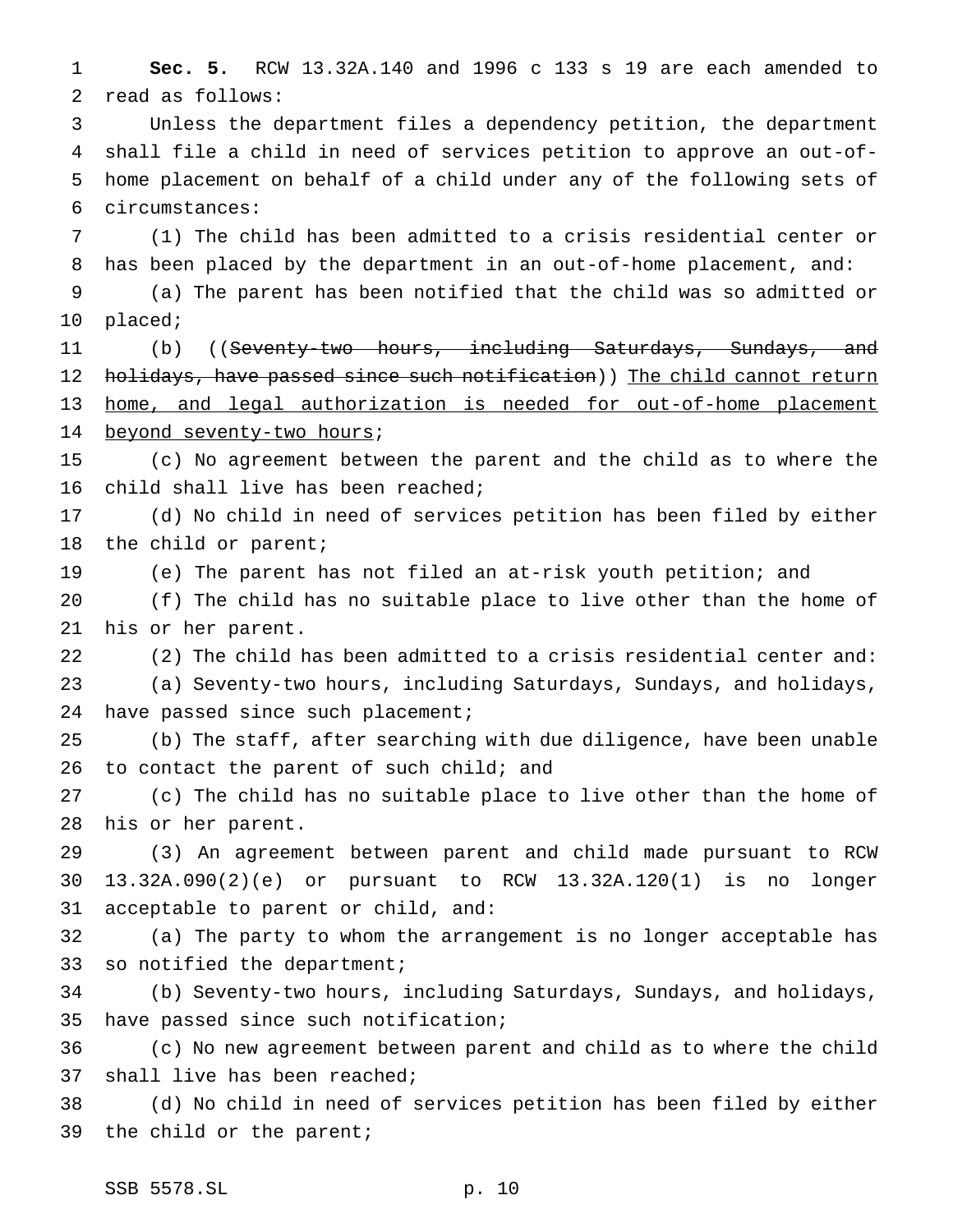(e) The parent has not filed an at-risk youth petition; and

 (f) The child has no suitable place to live other than the home of his or her parent.

 Under the circumstances of subsections (1), (2), or (3) of this section, the child shall remain in an out-of-home placement until a child in need of services petition filed by the department on behalf of the child is reviewed by the juvenile court and is resolved by the court. The department may authorize emergency medical or dental care for a child admitted to a crisis residential center or placed in an out-of-home placement by the department. The state, when the department files a child in need of services petition under this section, shall be represented as provided for in RCW 13.04.093.

 **Sec. 6.** RCW 13.32A.160 and 1996 c 133 s 22 are each amended to read as follows:

 (1) When a proper child in need of services petition to approve an out-of-home placement is filed under RCW 13.32A.120, 13.32A.140, or 13.32A.150 the juvenile court shall: (a)(i) Schedule a fact-finding 18 hearing to be held: (A) For a child who  $((\frac{1}{18}))$  resides in a ((center or a child who is not residing at home, nor in an out-of-home 20 placement)) place other than his or her parent's home and other than an 21 out-of-home placement, within five calendar days unless the last calendar day is a Saturday, Sunday, or holiday, in which case the 23 hearing shall be held on the preceding judicial day; or (B) for (( $\text{any}$ 24 other)) a child living at home or in an out-of-home placement, within 25 ten days; and (ii) notify the parent, child, and the department of such date; (b) notify the parent of the right to be represented by counsel and, if indigent, to have counsel appointed for him or her by the court; (c) appoint legal counsel for the child; (d) inform the child and his or her parent of the legal consequences of the court approving or disapproving a child in need of services petition; (e) notify the parents of their rights under this chapter and chapters 11.88, 13.34, 70.96A, and 71.34 RCW, including the right to file an at-risk youth petition, the right to submit an application for admission of their child to a treatment facility for alcohol, chemical dependency, or mental health treatment, and the right to file a guardianship petition; and (f) notify all parties, including the department, of their right to present evidence at the fact-finding hearing.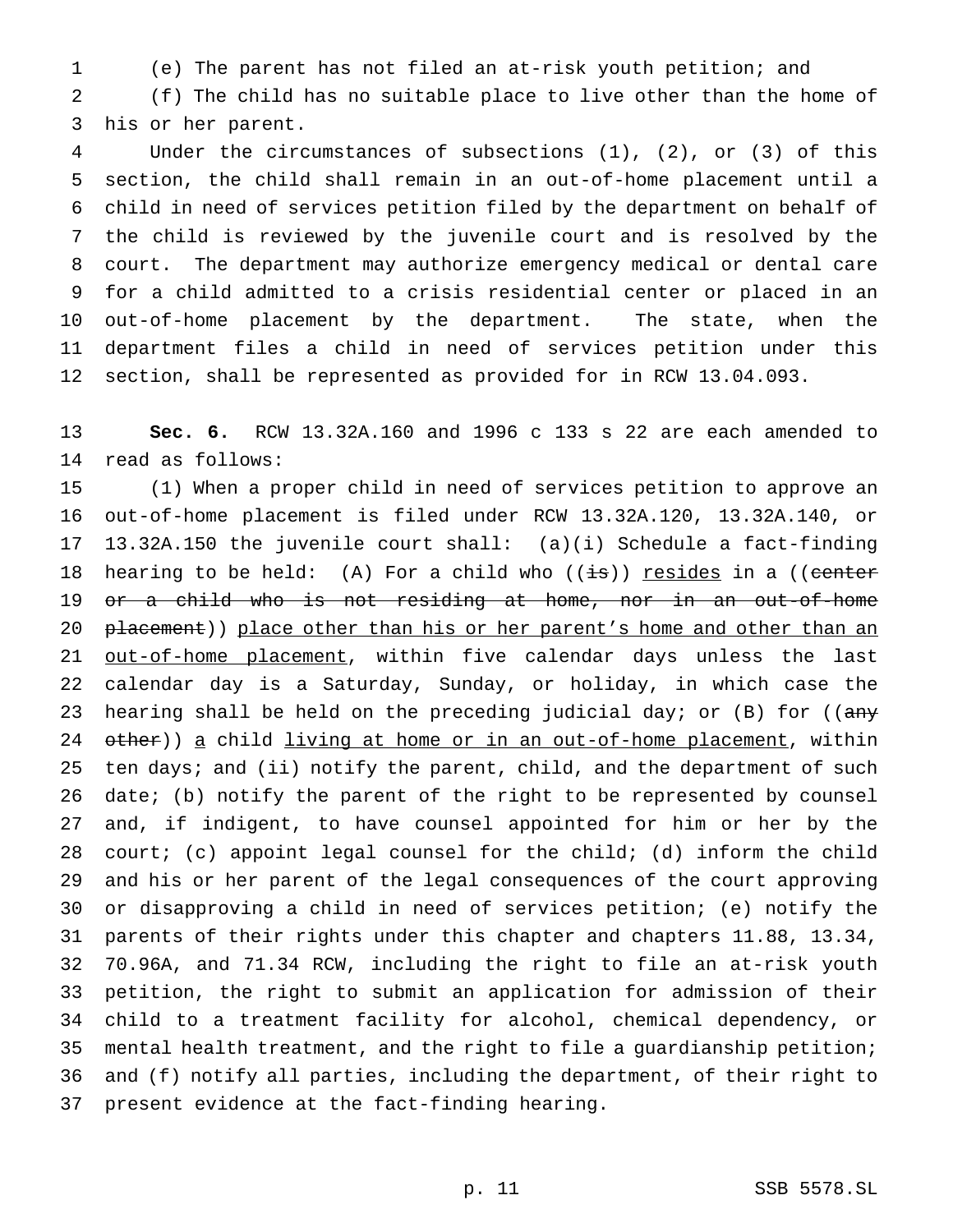(2) Upon filing of a child in need of services petition, the child may be placed, if not already placed, by the department in a crisis residential center, foster family home, group home facility licensed under chapter 74.15 RCW, or any other suitable residence to be determined by the department. The court may place a child in a crisis residential center for a temporary out-of-home placement as long as the requirements of RCW 13.32A.125 are met.

 (3) If the child has been placed in a foster family home or group care facility under chapter 74.15 RCW, the child shall remain there, or in any other suitable residence as determined by the department, pending resolution of the petition by the court. Any placement may be reviewed by the court within three judicial days upon the request of the juvenile or the juvenile's parent.

 **Sec. 7.** RCW 13.32A.179 and 1996 c 133 s 24 are each amended to read as follows:

 (1) A disposition hearing shall be held no later than fourteen days after the approval of the temporary out-of-home placement. The parents, child, and department shall be notified by the court of the time and place of the hearing.

 (2) At the conclusion of the disposition hearing, the court may: (a) Reunite the family and dismiss the petition; (b) approve an at-risk youth petition filed by the parents and dismiss the child in need of services petition; (c) approve an out-of-home placement requested in the child in need of services petition by the parents; (d) order an out-of-home placement at the request of the child or the department not to exceed ninety days; or (e) order the department to review the matter for purposes of filing a dependency petition under chapter 13.34 RCW. Whether or not the court approves or orders an out-of-home placement, the court may also order any conditions of supervision as set forth in RCW 13.32A.196(2).

 (3) The court may only enter an order under subsection (2)(d) of this section if it finds by clear, cogent, and convincing evidence 33 that:  $(a)(i)$  The order is in the best interest of the family; (ii) the parents have not requested an out-of-home placement; (iii) the parents have not exercised any other right listed in RCW 13.32A.160(1)(e); (iv) the child has made reasonable efforts to resolve the problems that led to the filing of the petition; (v) the problems cannot be resolved by delivery of services to the family during continued placement of the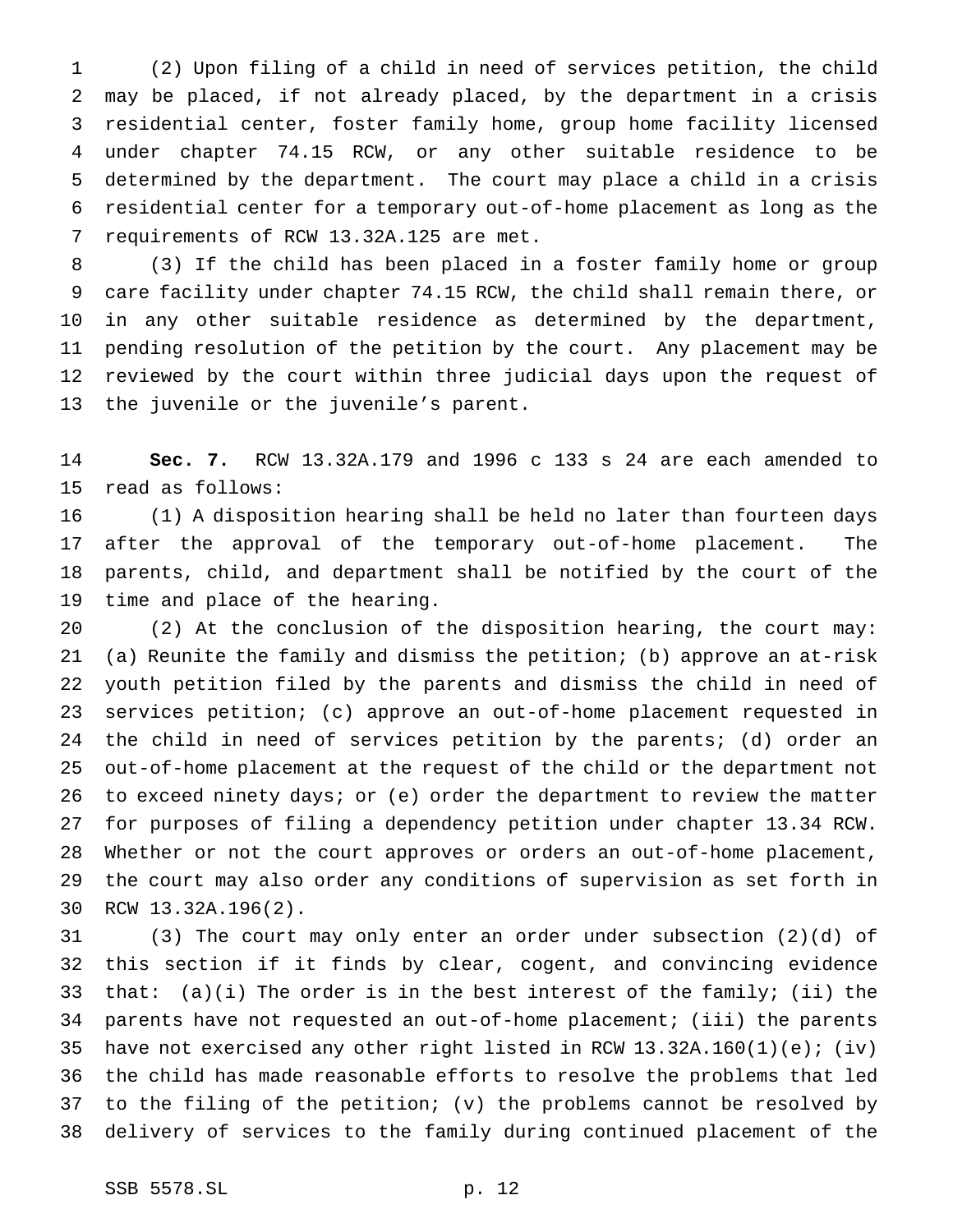child in the parental home; (vi) reasonable efforts have been made to prevent or eliminate the need for removal of the child from the child's home and to make it possible for the child to return home; and (vii) a suitable out-of-home placement resource is available; (b)(i) the order is in the best interest of the child; and (ii) the parents are unavailable; or (c) the parent's actions cause an imminent threat to the child's health or safety.

 (4) The court may order the department to submit a dispositional plan if such a plan would assist the court in ordering a suitable 10 disposition in the case. The plan, if ordered, shall address ((only 11 the needs of the child and shall not address the perceived needs of the 12 parents, unless the order was entered under subsection (2)(d) of this 13 section or specifically agreed to by the parents)) the needs of the 14 child, and the perceived needs of the parents if the order was entered 15 under subsection (2)(d) of this section or if specifically agreed to by 16 the parents. If the parents do not agree or the order was not entered under subsection (2)(d) of this section the plan may only make 18 recommendations regarding services in which the parents may voluntarily 19 participate. If the court orders the department to prepare a plan, the department shall provide copies of the plan to the parent, the child, and the court. If the parties or the court desire the department to be involved in any future proceedings or case plan development, the department shall be provided with timely notification of all court hearings.

 (5) A child who fails to comply with a court order issued under this section shall be subject to contempt proceedings, as provided in this chapter, but only if the noncompliance occurs within one year after the entry of the order.

 (6) After the court approves or orders an out-of-home placement, the parents or the department may request, and the court may grant, dismissal of the child in need of services proceeding when it is not feasible for the department to provide services due to one or more of the following circumstances:

 (a) The child has been absent from court approved placement for 35 thirty consecutive days or more;

 (b) The parents or the child, or all of them, refuse to cooperate 37 in available, appropriate intervention aimed at reunifying the family; or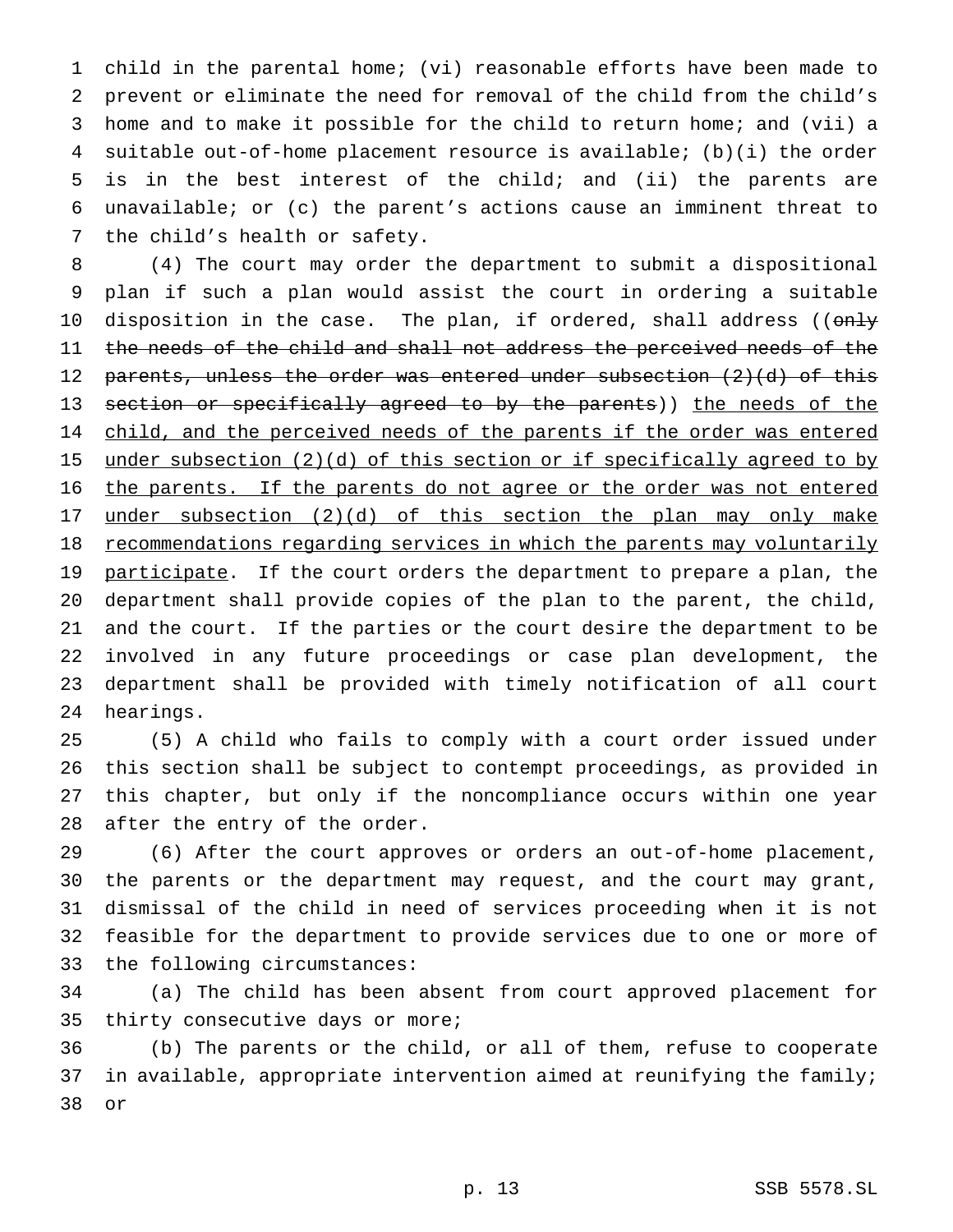(c) The department has exhausted all available and appropriate resources that would result in reunification.

 (7) The court shall dismiss a placement made under subsection (2)(c) of this section upon the request of the parents.

 **Sec. 8.** RCW 13.32A.192 and 1996 c 133 s 26 are each amended to read as follows:

 (1) When a proper at-risk youth petition is filed by a child's parent under this chapter, the juvenile court shall:

 (a)(i) Schedule a fact-finding hearing to be held: (A) For a child 10 who ((<del>is</del>)) <u>resides</u> in a ((<del>center or a child who is not residing at</del> 11 home, nor in an out-of-home placement)) place other than his or her 12 parent's home and other than an out-of-home placement, within five calendar days unless the last calendar day is a Saturday, Sunday, or holiday, in which case the hearing shall be held on the preceding 15 judicial day; or (B) for  $((any - b)$  a child living at home or in an 16 out-of-home placement, within ten days; and (ii) notify the parent and the child of such date;

 (b) Notify the parent of the right to be represented by counsel at the parent's own expense;

(c) Appoint legal counsel for the child;

 (d) Inform the child and his or her parent of the legal consequences of the court finding the child to be an at-risk youth; and (e) Notify the parent and the child of their rights to present evidence at the fact-finding hearing.

 (2) Unless out-of-home placement of the child is otherwise authorized or required by law, the child shall reside in the home of his or her parent or in an out-of-home placement requested by the parent or child and approved by the parent.

 (3) If upon sworn written or oral declaration of the petitioning parent, the court has reason to believe that a child has willfully and knowingly violated a court order issued pursuant to subsection (2) of this section, the court may issue an order directing law enforcement to take the child into custody and place the child in a juvenile detention facility or in a secure facility within a crisis residential center. If the child is placed in detention, a review shall be held as provided in RCW 13.32A.065.

 (4) If both a child in need of services petition and an at-risk youth petition have been filed with regard to the same child, the